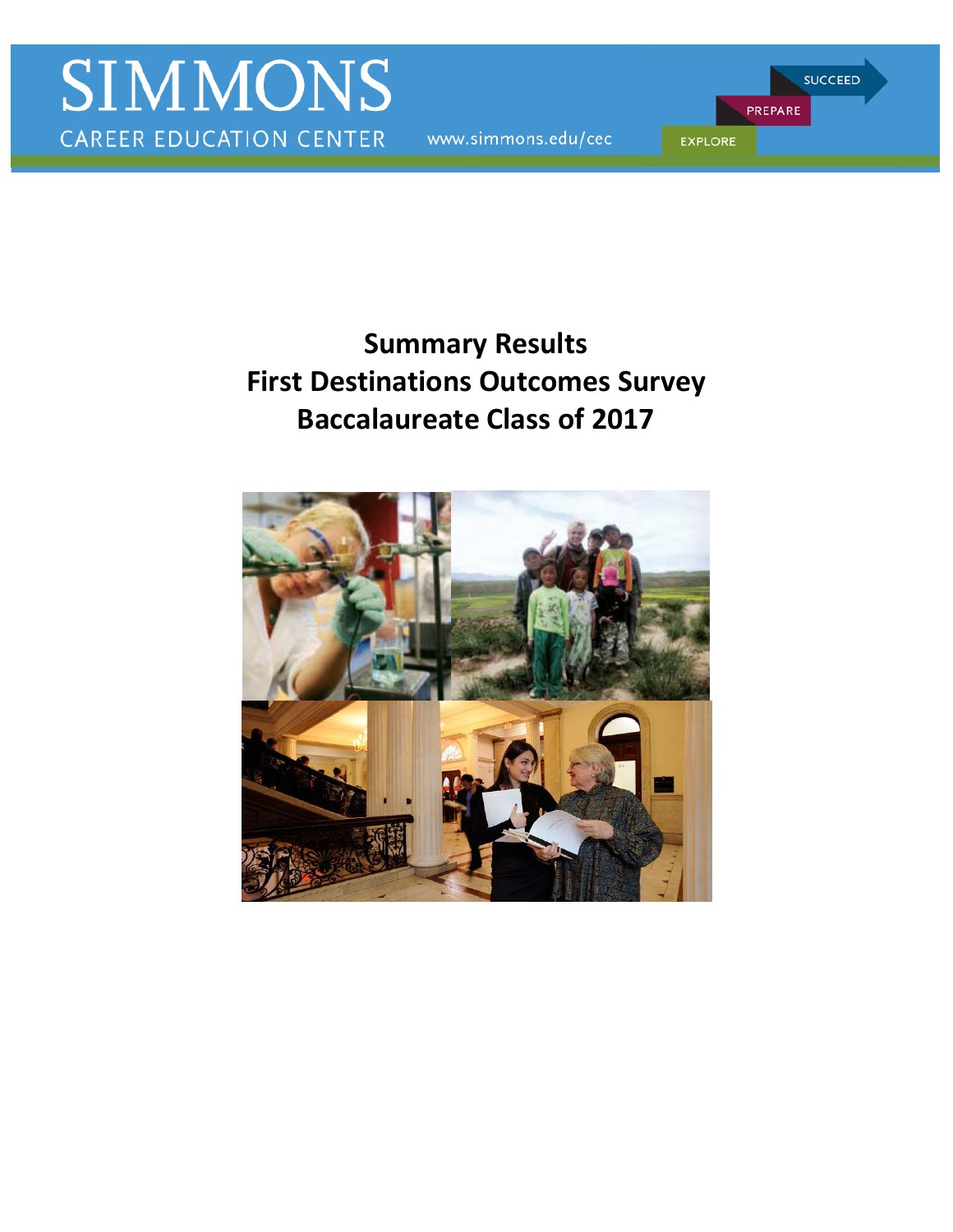Each year Simmons University surveys alumnae from the previous year's graduating baccalaureate class to determine their employment and/or further education status. The most recent survey was conducted in the 2016-2017 time period for the Class of 2017. The following is a summary of the results from that survey:

## **KNOWLEDGE RATE**

| Knowledge Rate (% for whom data obtained): | 73%                                  |
|--------------------------------------------|--------------------------------------|
| <b>Total No. of Graduates Surveyed:</b>    | 428                                  |
| <b>Total No. for Whom Data Obtained:</b>   | 314                                  |
| No. of Cohorts Surveyed:                   | 4 (Aug & Oct, 2016; Jan & May, 2017) |

## **Largest Majors and Knowledge Rate:**

| <b>Department</b>   | Rank          | <b>Total Grads</b> | <b>Knowledge Rate</b> |
|---------------------|---------------|--------------------|-----------------------|
| <b>Nursing</b>      | 1.            | 168                | 63%                   |
| Biology             | $\mathcal{P}$ | 56                 | 73%                   |
| Management          | 3             | 34                 | 76%                   |
| PT/Exercise Science | 4             | 27                 | 96%                   |
| Communications      | 5             | 25                 | 76%                   |

# **CAREER OUTCOMES**

| <b>Career Outcomes Rate (FT+PT):</b>               | 90% |
|----------------------------------------------------|-----|
| <b>Employed Full-Time:</b>                         | 59% |
| <b>Engaged in Military or Volunteer Service:</b>   | 1%  |
| <b>Enrolled/Enrolling in Continuing Education:</b> | 20% |
| <b>Full-time Rate (sub-total):</b>                 | 81% |
| Employed Part-Time (temp, internship, etc.):       | 9%  |
| <b>Seeking Employment:</b>                         | 9%  |
| Other:                                             | 1%  |
| $(sub-total)$ 10%                                  |     |
| <b>TOTAL: 100%</b>                                 |     |

## **EMPLOYMENT** (all data for those employed full-time)

## **Top Fields of Employment:**

| 1. Health Care        | 57% | 4. Communications & Media | 4% |
|-----------------------|-----|---------------------------|----|
| 2. Education          | 9%  | 4. Sciences               | 4% |
| 3. Business & Finance | 7%  | 4. Technology             | 4% |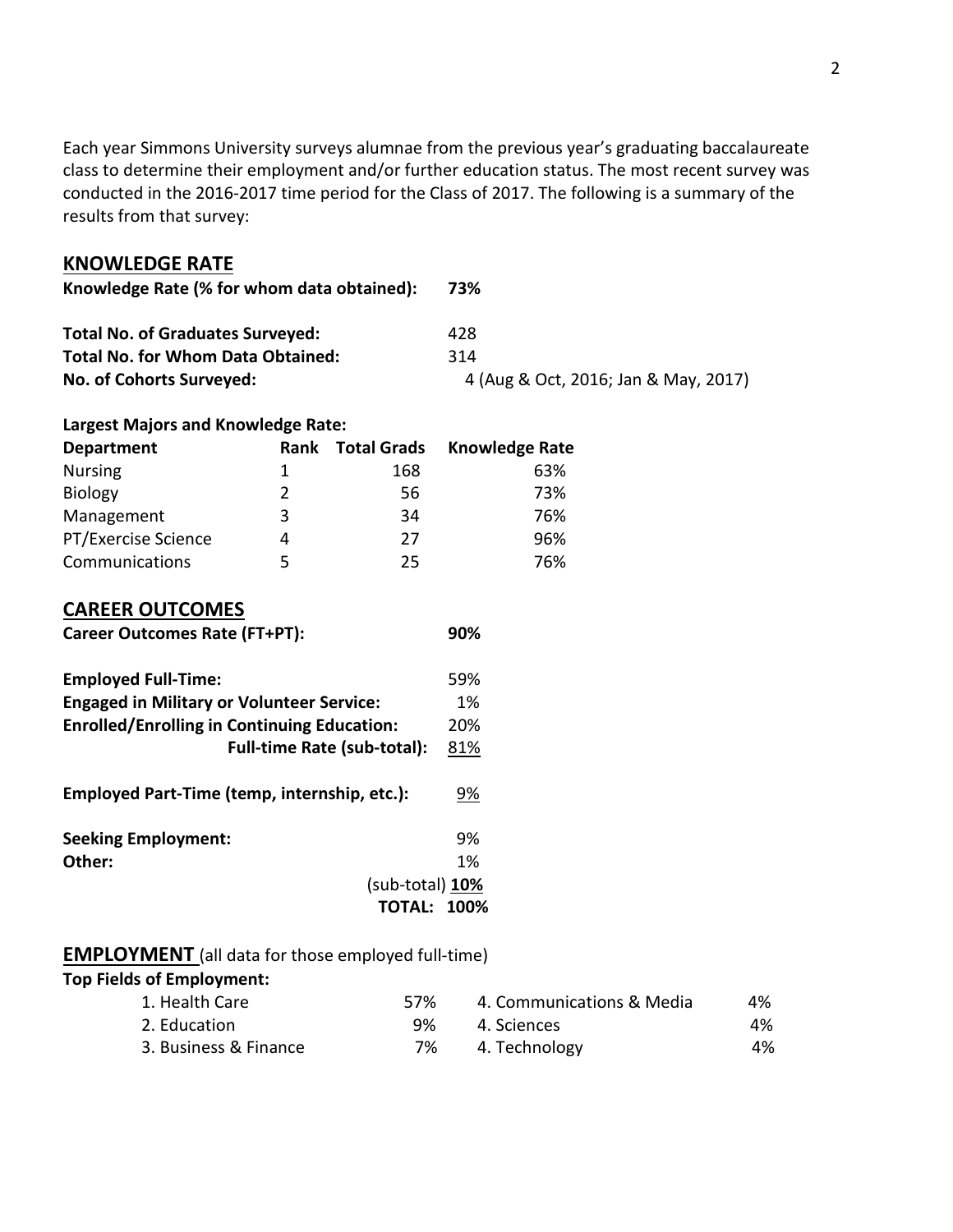#### **Top Employers:**

More than two hires:

- Beth Israel Deaconess Medical Center
- Boston Children's Hospital
- Boston Medical Center
- Brigham & Women's Hospital
- Franciscan Children's Hospital
- Massachusetts General Hospital
- Tufts Medical Center
- VA Medical Center

#### **Selected Other Employers:**

- Abt Associates
- Advances Learning Center
- Alnylam Pharmaceuticals
- Aramark
- Bainco International Investors
- Boston University
- Brookline Public Schools
- Brown Brothers Harriman
- Bullhorn
- Cisco
- Dartmouth Hitchcock Medical Center
- Greenough Brand Storytellers
- Huron Consulting
- IBM

#### **Relation to Major:**

• Very Related/Somewhat Related 89%

#### **Length of Job Search:**

- 1. By graduation 19%
- 2. Within 3 months of graduation 45%
- 3. 3-6 months after graduation 34%
- 4. Over 6 months after graduation 3%

#### **Method of Finding Job:**

- 1. Internet job site 35% 2. Networking 20%
- 3. Direct employer contact 18%
- 4. Internship/clinical placement 16%

Two hires each:

- Dana-Farber Cancer Institute
- Equinox Sports Club
- McLean Hospital
- MIT
- Partners Healthcare
- Scribe America
- State Street
- Wellington Management
- Lululemon
- MA House of Representatives
- Mass. Women's Political Caucus
- Museum of Science
- Nature's Classroom
- Showa Boston Institute
- Spaulding Rehabilitation Hospital
- TIAA
- Triumvirate Environmental
- US Dept. of State
- Wayfair
- Wells Fargo
- Winsor School
- Yelp